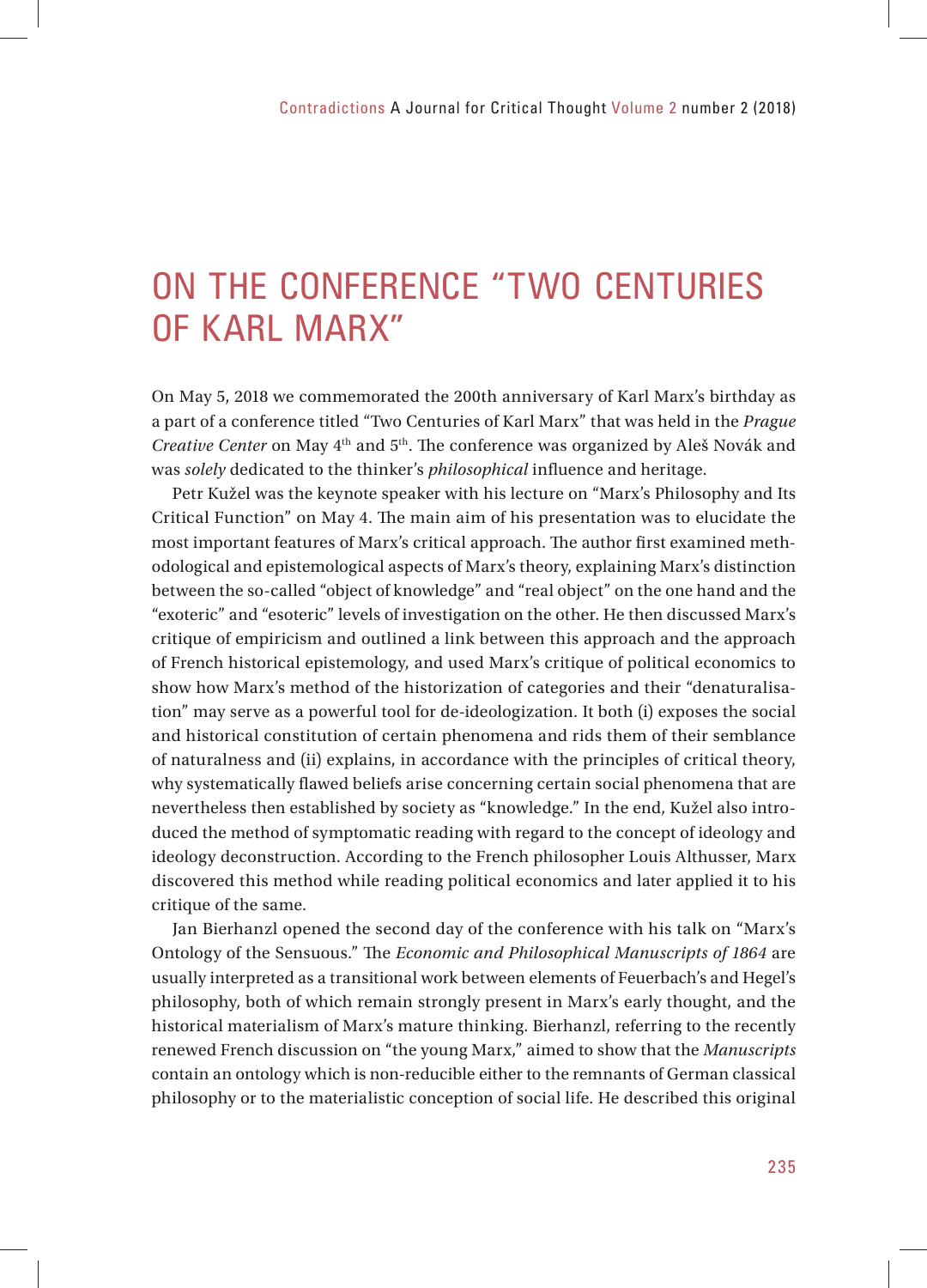## Aleš Novák

ontology as an ontology of the sensuous, alternatively as an ontology of the finitude of human sensuousness.

This opening presentation was followed by Michal Hauser's lecture on "Marx's" Non-Identical Conception of Nature. How to neither Be a Natural Determinist or a Cultural Constructivist." According to Hauser, there are two entrenched positions in today's social sciences: for one of them, "nature" (evolutionary or genetic determinism) is the term of the last instance from which social and cultural phenomena can be derived. For the other one, "nature" in man is merely a cultural construct whose manifestations must be understood as a result of certain ideological practices (the imperative to command nature). In his lecture, the author tried to demonstrate that Marx's conception of nature creates a bridge between the two camps.

Martin Kolář took to the podium next, speaking on the topic of "The 'Inversion' of Marxist Theory of Superstruture in the Aesthetics of Karel Kosík." Marx's analysis of the relations of production, as described in his now classic *A Contribution to the Critique of Political Economy* (1859), stresses society's economic structure. This emphasis serves as a starting point for Karel Kosík's thought, especially in regard to the problem of the theory of reflection and so-called "realism." Using Marxist conceptions of the "base" and "superstructure," Kosík applies a specific "inversion" that causes a shift in the concept of art which, in turn, liberates a work of art from the function of reflection. A work of art thus becomes an expression of reality and is a social driving force capable of creating the "world."

Jakub Chavalka launched the afternoon's set of lectures with his lecture on "Marx's Conception of the Proletariat as a Species Being." Chavalka's contribution traced the practical strategies Marx used to constitute the proletariat as a realization of his conception of the figure of man: *the species being*. How or in what ways does the worker have to create himself so as to make the birth of the proletariat possible? And to make it possible not in its immediate – that is unconscious – form, but as a permanent revolutionary practice? Such a reading is based on a hypothesis that Marx saw in revolution not only necessary social change, but also and most importantly an anthropological transfiguration of a being which has throughout history more or less wrongfully appropriated the name "human."

David Rybák then spoke on the subject of "What Kind of Consciousness Knows of the Production of Consciousness?" Rather than being some comprehensive presentation of Marx, this lecture focused on the formulation of the issues related to the general outline of Marx's theory: according to Marx, production is a way by which a man appropriates nature through historic social change, that is, *Produktionskräfte* and -*verhältnisse*. However, man himself is a natural being, which implies that in production nature appropriates itself. But where does the source of the legitimacy of such a statement lie? How does Marx *know* that it is the relations of production and productive forces that produce consciousness? How does he *know* about the relations of production? What kind of consciousness is it that *knows* that consciousness is produced? In other words,